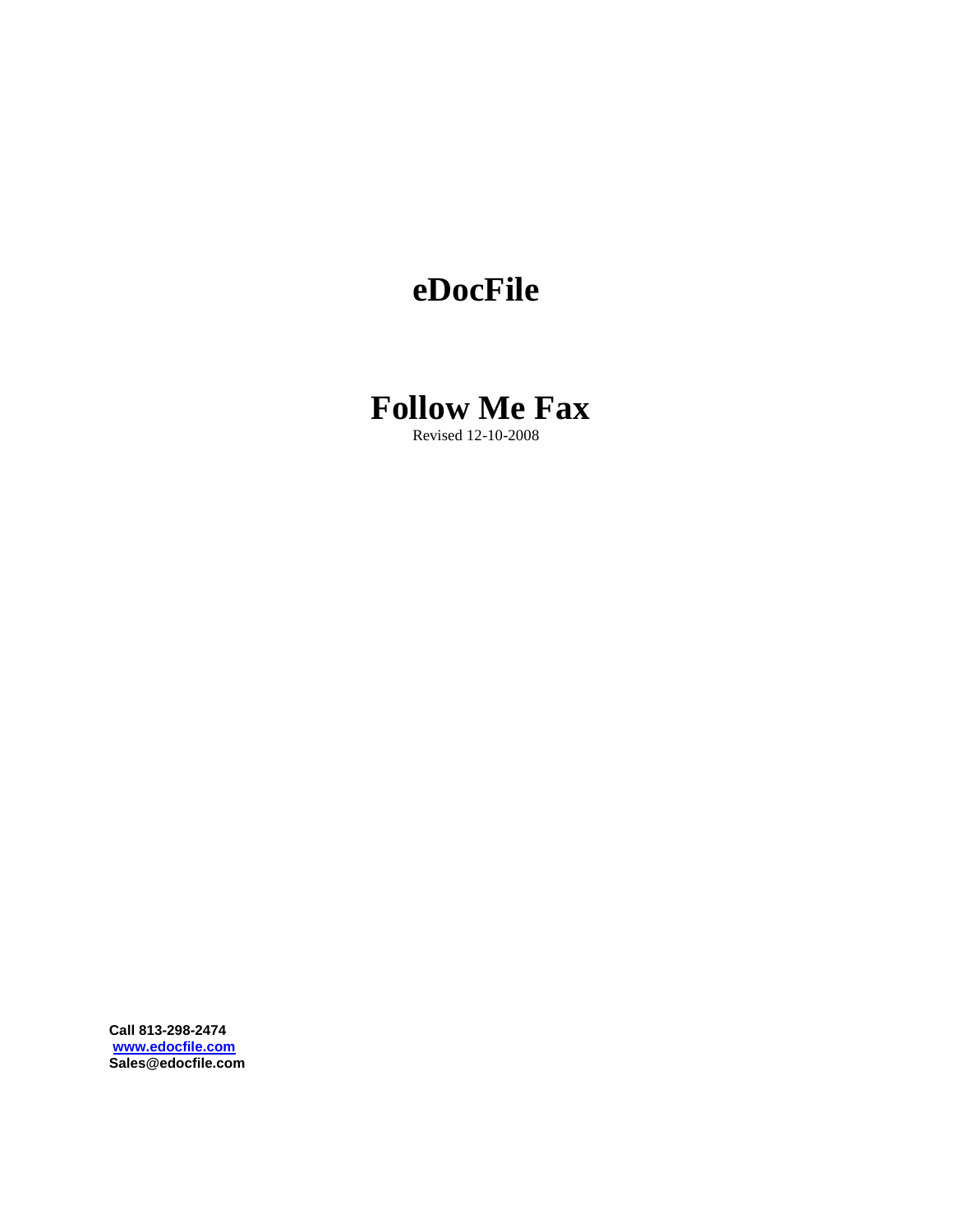# **Follow Me Fax**

Follow me Fax is a utility that monitors a folder for Tiff images, converts the image to a PDF, and emails the PDF to a given address. It was originally written for owners of old fax servers that want to receive their faxes as PDF's as opposed to tiff images.

It is also ideal for someone who goes on the road and wants their faxes to be forwarded to them without paying for a service. The program can be setup in minutes and then it just runs in the background, checking for Tiffs (faxes) on a timed basis.

#### **Setup**

|                                                                                | Setup Follow Me Fax                                                                                                                                                         |  |  |  |
|--------------------------------------------------------------------------------|-----------------------------------------------------------------------------------------------------------------------------------------------------------------------------|--|--|--|
|                                                                                | <b>SETUP FOLLOW ME FAX</b>                                                                                                                                                  |  |  |  |
|                                                                                | Enter the Path or Browse to the Folder that will contain the<br>Facsimiles that are to be Converted to PDF Files<br>Note* - If the folder does not exist it will be created |  |  |  |
| C:\aaatest1                                                                    | П                                                                                                                                                                           |  |  |  |
|                                                                                | Browse to Folder where faxes are Located                                                                                                                                    |  |  |  |
| C:\aaatest2                                                                    | ค                                                                                                                                                                           |  |  |  |
| Browse to Output Folder For PDF                                                |                                                                                                                                                                             |  |  |  |
| C:\aaatest2\Archive                                                            | ❸                                                                                                                                                                           |  |  |  |
| Browse to Archive Folder                                                       |                                                                                                                                                                             |  |  |  |
| 410<br>Enter in Seconds how often the software should check for new Facsimiles |                                                                                                                                                                             |  |  |  |
|                                                                                | S V Send Fax as PDF Attachment                                                                                                                                              |  |  |  |
|                                                                                | Exit<br><b>Help</b><br>Continue.<br>Copyright© eDocFile Inc. 2004-2007                                                                                                      |  |  |  |

- 1. Browse to the folder to be monitored. This is where the faxes are placed by your fax software.
- 2. Browse to a folder to store the PDF files in. If the folder does not exist, type in a path and it will be created
- 3. Browse to a folder to store the original faxes in after processing. This provides storage for the original image so that there will always be a backup. If this folder does not exist, enter a path and it will be created.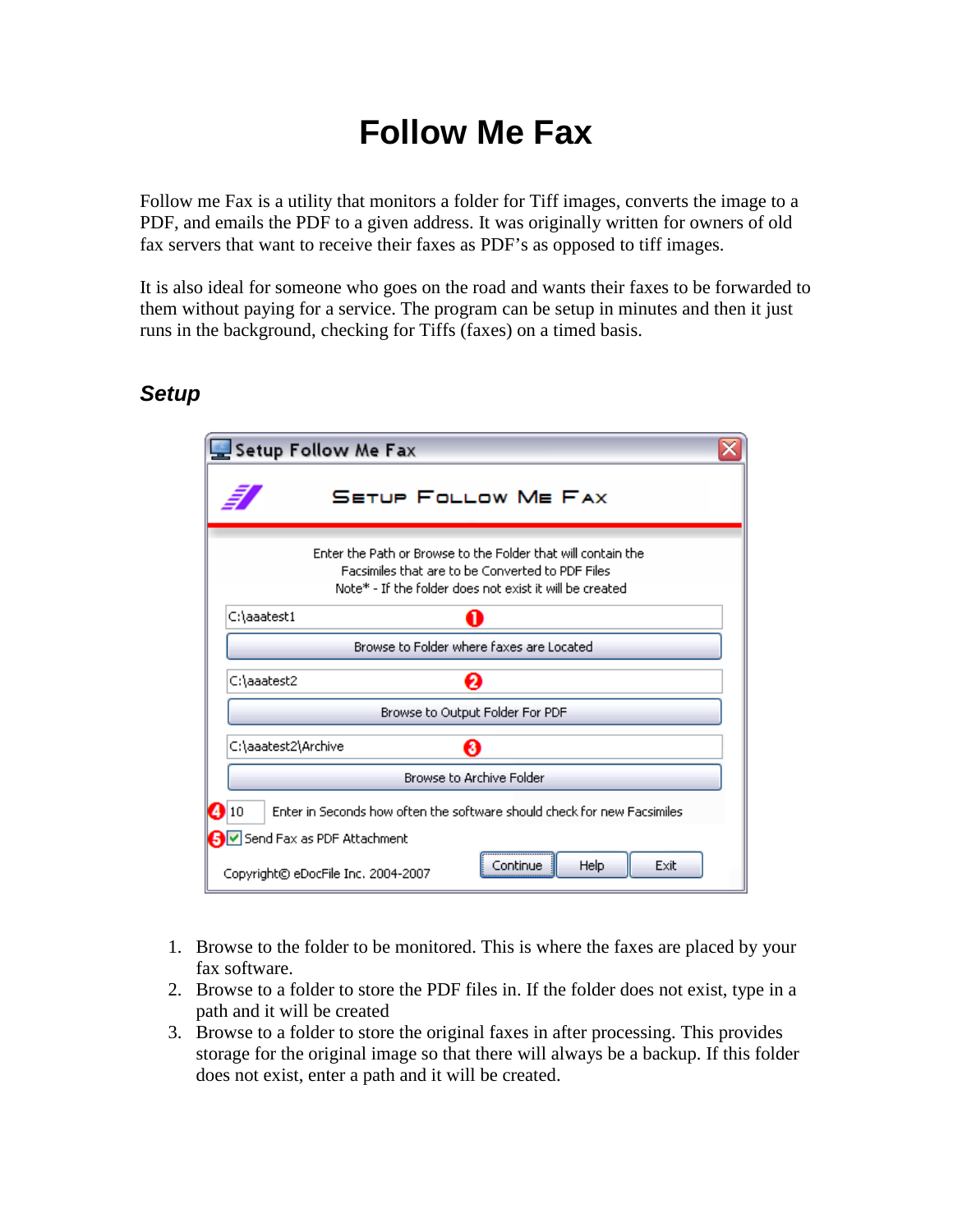- 4. Enter in Seconds how often the software should check for a facsimile. For instance if it needs to be checked every 5 minutes enter 300.
- 5. Click on this box to enable forwarding via email.

Click on Continue or to Exit without saving changes.

A new Window will open

| Confirm |                     |
|---------|---------------------|
|         | Setup Mail Settings |
|         |                     |

Click on "Yes" if the facsimiles are to be forwarded and the mail account needs to be setup.

| e-Mail Notification Setup                                          |           |                |   |  |  |  |
|--------------------------------------------------------------------|-----------|----------------|---|--|--|--|
| <b>SETUP FOLLOW ME FAX</b>                                         |           |                |   |  |  |  |
| From Address:                                                      | O         | From Name:     | Ø |  |  |  |
| Mail Server:                                                       | ❸         | SMTP Password: | A |  |  |  |
| SMTP User ID:                                                      | Θ         | Forward to:    | Ø |  |  |  |
| Default Subject Line                                               | Test Line | ุก             |   |  |  |  |
| Default eMail Message                                              |           |                |   |  |  |  |
| This is a message<br>O                                             |           |                |   |  |  |  |
| 80<br>SMTP Server Port<br>SMTP Authentication Reguired <b>(DC)</b> |           |                |   |  |  |  |
| Show Send Status Window <b>OO</b>                                  |           |                |   |  |  |  |
| Continue<br>Help<br>Exit<br>Copyright© eDocFile Inc. 2005 - 2007   |           |                |   |  |  |  |

- 1. Enter your email address
- 2. Enter your Name
- 3. Enter the name of the mail server. This will come from your internet service provider.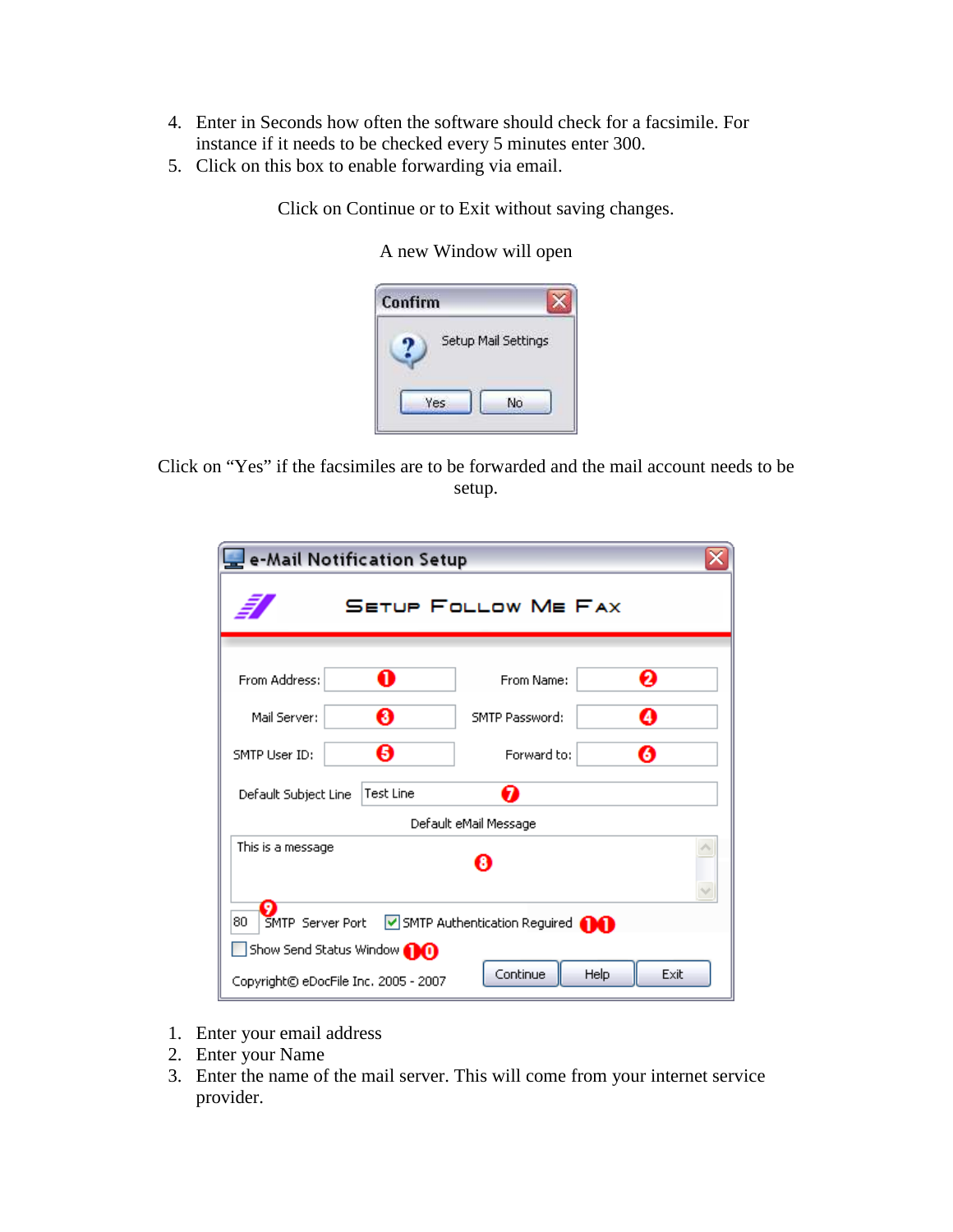- 4. Enter your SMTP Mail Password
- 5. Enter your SMTP user name (ID). This will come from your internet service provider.
- 6. Enter the email address of the person the document is going to be forwarded to.
- 7. Enter a default subject; this will be the subject line of all faxes forwarded to you. Do not use commas in this line
- 8. Enter the email body text. Do not use commas in the body of the email
- 9. Enter the SMTP Server Port, this is usually 25; however, your mail server may require something else.
- 10. Place a check in this box if you want to see a status window appear when a fax is being forwarded. It will be a small window that appears in the top right corner of your screen.
- 11. Place a check here if your mail server requires SMTP Authentication. This is a setting that comes from your ISP as well.

Click on Continue when done.

#### **Running the program**



Click on Start/Follow Me Fax/Start Follow Me Fax

An Icon will appear in the System Tray showing that the program is loaded and running. To stop the process, right click on the Icon and select "Stop Fax Monitor" or Exit to Exit the Program.



If the program is loaded and not running the Icon will look like this